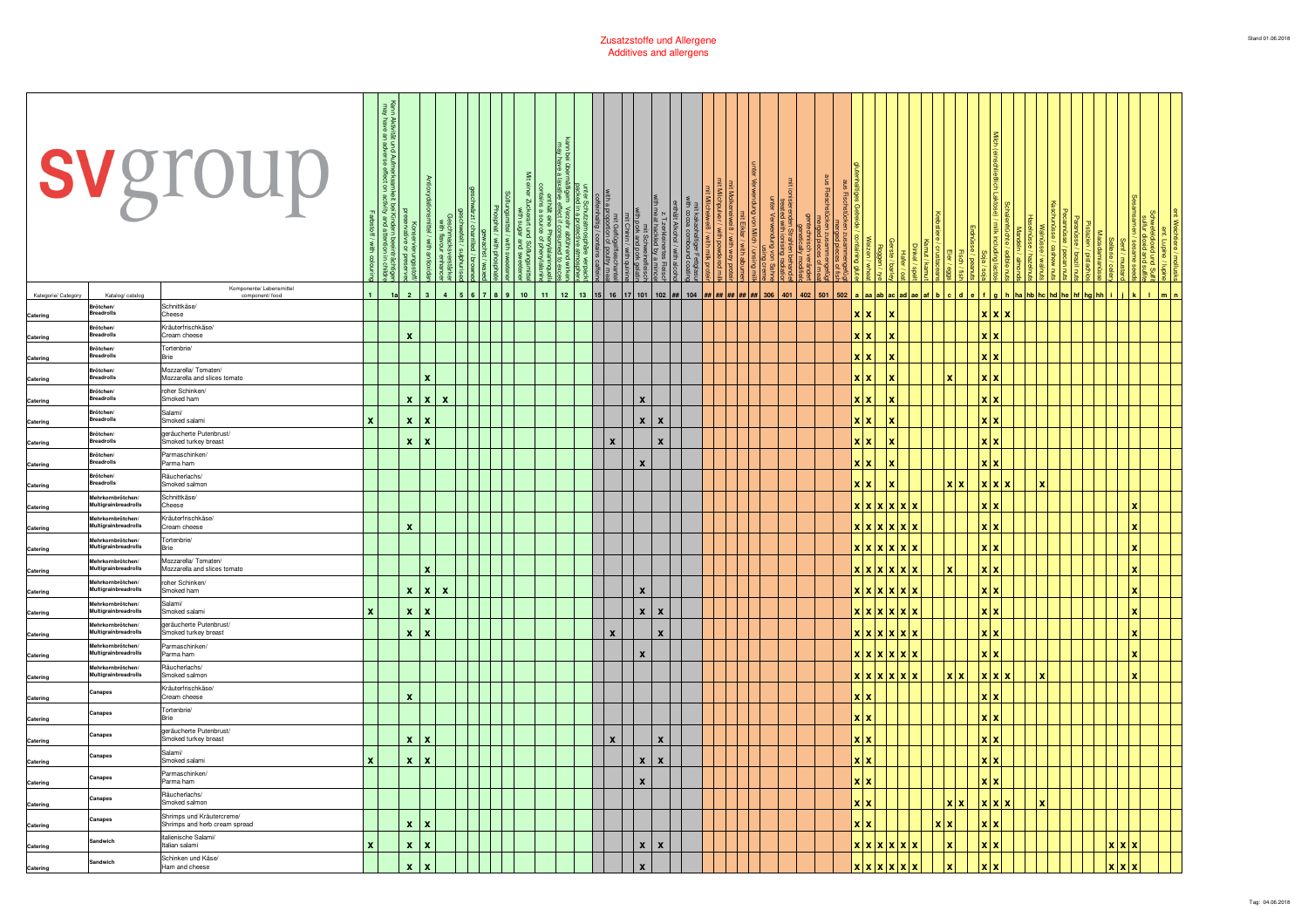|                     |                                                                                                                                                                                                                                                                                                                                                                                                      | svgroup                                                                                    | / with cold | <b>Aktiv</b><br>have<br>鸟草<br>und Aufmerksa<br>adverse effect<br>is 5<br>is and<br>흑 |                    |                           | nmacksverstärke<br>I flavour enhance |     |     | $\leq$<br>7uckerart und :<br>with sugar a<br>ಇ ಕೆ |        | a protective<br>erzehr abfür<br>sct if consun<br>t source of p<br>source of p |              |           | mit Geflügelfleischa<br>with a proportion of poultry r<br>coffeinhaltig / contains caft | $\Omega$<br>t Schweineflei<br>< and pork gel |              |                                |                                        | $\overline{\text{M}}$ | ied with ioni<br>Verwendur | 目           | Fleisch |       |                        |  |              |                       |             | Walr                    |  |       | ≌ :          |                |
|---------------------|------------------------------------------------------------------------------------------------------------------------------------------------------------------------------------------------------------------------------------------------------------------------------------------------------------------------------------------------------------------------------------------------------|--------------------------------------------------------------------------------------------|-------------|--------------------------------------------------------------------------------------|--------------------|---------------------------|--------------------------------------|-----|-----|---------------------------------------------------|--------|-------------------------------------------------------------------------------|--------------|-----------|-----------------------------------------------------------------------------------------|----------------------------------------------|--------------|--------------------------------|----------------------------------------|-----------------------|----------------------------|-------------|---------|-------|------------------------|--|--------------|-----------------------|-------------|-------------------------|--|-------|--------------|----------------|
| Kategorie/ Category | Katalog/ catalog<br><b>indwict</b>                                                                                                                                                                                                                                                                                                                                                                   | Komponente/ Lebensmittel<br>component/ food                                                |             | 1a                                                                                   | $\overline{2}$     | $\overline{\mathbf{3}}$   | $\overline{4}$                       | 567 | 8 9 | $10$                                              | $11 -$ | $12\,$                                                                        |              | $13$   15 |                                                                                         |                                              |              | 16   17   101   102   ##   104 | $\#$ # # $\#$ # $\#$ # $\#$ + $\#$ 306 |                       |                            | 401 402 501 | 502     |       | a a a ab ac ad ae af b |  | $c$ d        |                       | fgh         | ha hb hc hd he hf hg hh |  |       | $\mathbf{L}$ | m <sub>1</sub> |
| Catering            | andwich                                                                                                                                                                                                                                                                                                                                                                                              | Sweet Chili Chicken<br>Frischkäse/                                                         |             |                                                                                      | $\pmb{\mathsf{x}}$ | $\mathbf x$               |                                      |     |     |                                                   |        |                                                                               |              |           | x                                                                                       |                                              | $\mathbf{x}$ |                                |                                        |                       |                            |             |         |       | xxxxxxx                |  |              | x x                   |             |                         |  | x x x |              |                |
| Catering            |                                                                                                                                                                                                                                                                                                                                                                                                      | Cream Cheese<br>Grillaemüse/                                                               |             |                                                                                      | $\pmb{\mathsf{x}}$ |                           |                                      |     |     |                                                   |        |                                                                               |              |           |                                                                                         |                                              |              |                                |                                        |                       |                            |             |         |       | <b>x x x x x x</b>     |  |              | xx                    |             |                         |  | x x   |              |                |
| Catering            | andwich                                                                                                                                                                                                                                                                                                                                                                                              | Grilled vegetables                                                                         |             |                                                                                      |                    | $\boldsymbol{\mathsf{x}}$ |                                      |     |     |                                                   |        |                                                                               |              |           |                                                                                         |                                              |              |                                |                                        |                       |                            |             |         |       |                        |  |              | <b>x</b> <sub>x</sub> |             |                         |  | x x   |              |                |
| Catering            | andwich                                                                                                                                                                                                                                                                                                                                                                                              | Caprese                                                                                    |             |                                                                                      |                    | x                         |                                      |     |     |                                                   |        |                                                                               |              |           |                                                                                         |                                              |              |                                |                                        |                       |                            |             |         |       |                        |  |              | <b>XX</b>             |             |                         |  | x x x |              |                |
| Catering            | ındwich                                                                                                                                                                                                                                                                                                                                                                                              | Thunfisch<br>Tuna fish                                                                     |             |                                                                                      |                    | X                         |                                      |     |     |                                                   |        |                                                                               |              |           |                                                                                         |                                              |              |                                |                                        |                       |                            |             |         |       | x x x x x x            |  | xlx          | l x i x               |             |                         |  | x x x |              |                |
| Catering            | indwich                                                                                                                                                                                                                                                                                                                                                                                              | Humus Falafel                                                                              |             |                                                                                      |                    |                           |                                      |     |     |                                                   |        |                                                                               |              |           |                                                                                         |                                              |              |                                |                                        |                       |                            |             |         | xlx   |                        |  |              | $\mathbf{x}$          |             |                         |  | x x   |              |                |
|                     | Partyschnittchen<br>(Vollkornbrot)/                                                                                                                                                                                                                                                                                                                                                                  | Schnittkäse/<br>Cheese                                                                     |             |                                                                                      |                    |                           |                                      |     |     |                                                   |        |                                                                               |              |           |                                                                                         |                                              |              |                                |                                        |                       |                            |             |         |       | xxxx                   |  |              | x x                   |             |                         |  |       |              |                |
| Catering            | hole grain bread<br>Vollkornbrot)/                                                                                                                                                                                                                                                                                                                                                                   | Frischkäse/                                                                                |             |                                                                                      |                    |                           |                                      |     |     |                                                   |        |                                                                               |              |           |                                                                                         |                                              |              |                                |                                        |                       |                            |             |         |       |                        |  |              |                       |             |                         |  |       |              |                |
| Catering            | ole grain bread<br>Partyschnittche                                                                                                                                                                                                                                                                                                                                                                   | Cream Cheese                                                                               |             |                                                                                      | $\mathbf{x}$       |                           |                                      |     |     |                                                   |        |                                                                               |              |           |                                                                                         |                                              |              |                                |                                        |                       |                            |             |         |       | <b>xxxx</b>            |  |              | x x                   |             |                         |  |       |              |                |
| Catering            | ollkornbrot)/<br><b>Whole grain bread</b>                                                                                                                                                                                                                                                                                                                                                            | Tortenbrie/<br>Brie                                                                        |             |                                                                                      |                    |                           |                                      |     |     |                                                   |        |                                                                               |              |           |                                                                                         |                                              |              |                                |                                        |                       |                            |             |         |       | xixix                  |  |              | xlx                   |             |                         |  |       |              |                |
| Catering            | Partyschni<br>nikornbrot)<br>/hole grain bread                                                                                                                                                                                                                                                                                                                                                       | Egg                                                                                        |             |                                                                                      |                    |                           |                                      |     |     |                                                   |        |                                                                               |              |           |                                                                                         |                                              |              |                                |                                        |                       |                            |             |         |       | xixixix                |  |              | $x$ $x$               |             |                         |  |       |              |                |
|                     | Partyschnittcher<br>ollkornbrot)                                                                                                                                                                                                                                                                                                                                                                     | roher Schinken/<br>Smoked ham                                                              |             |                                                                                      |                    | $\mathbf{x}$              |                                      |     |     |                                                   |        |                                                                               | $\pmb{\chi}$ |           |                                                                                         |                                              |              |                                |                                        |                       |                            |             |         |       | xixix                  |  |              | xlx                   |             |                         |  |       |              |                |
| Catering            | Whole grain bread<br>Partyschnittcher<br>ollkornbrot)                                                                                                                                                                                                                                                                                                                                                | Kochschinken/                                                                              |             |                                                                                      | $\pmb{\mathsf{x}}$ |                           |                                      |     |     |                                                   |        |                                                                               |              |           |                                                                                         |                                              |              |                                |                                        |                       |                            |             |         |       |                        |  |              |                       |             |                         |  |       |              |                |
| Catering            | .<br>Whole grain bread                                                                                                                                                                                                                                                                                                                                                                               | Ham<br>Salami/                                                                             |             |                                                                                      | $\pmb{\mathsf{x}}$ | $\mathbf x$               |                                      |     |     |                                                   |        |                                                                               |              |           |                                                                                         | $\boldsymbol{x}$                             |              |                                |                                        |                       |                            |             |         |       | xxxxx                  |  |              | <b>x</b> <sub>x</sub> |             |                         |  |       |              |                |
| Catering            | (Vollkornbrot)<br>Vhole grain bread<br>artyschnittcher                                                                                                                                                                                                                                                                                                                                               | Smoked salami                                                                              | x           |                                                                                      | $\mathbf{x}$       | l x                       |                                      |     |     |                                                   |        |                                                                               |              |           |                                                                                         | $\mathbf{x}$                                 | $\mathbf{x}$ |                                |                                        |                       |                            |             |         |       | xxxx                   |  |              | x x                   |             |                         |  |       |              |                |
| Catering            | Vollkornbrot)/<br>hole grain bread                                                                                                                                                                                                                                                                                                                                                                   | geräucherte Putenbrust/<br>Smoked turkey breast                                            |             |                                                                                      |                    | $x \mid x$                |                                      |     |     |                                                   |        |                                                                               |              |           | $\boldsymbol{\mathsf{x}}$                                                               |                                              | $\mathbf{x}$ |                                |                                        |                       |                            |             |         |       | xxxxx                  |  |              | <b>x</b> <sub>x</sub> |             |                         |  |       |              |                |
| Catering            | Partyschnittcher<br>/ollkornbrot)/<br>Whole grain bread                                                                                                                                                                                                                                                                                                                                              | Räucherlachs/<br>Smoked salmon                                                             |             |                                                                                      |                    |                           |                                      |     |     |                                                   |        |                                                                               |              |           |                                                                                         |                                              |              |                                |                                        |                       |                            |             |         |       | $X$ $X$ $X$            |  | <b>XX</b>    | x x                   |             |                         |  |       |              |                |
| Catering            | Wraps                                                                                                                                                                                                                                                                                                                                                                                                | Frischkäse-Gemüsemix/<br>Cream cheese - vegetables                                         |             |                                                                                      | $\pmb{\mathsf{x}}$ |                           |                                      |     |     |                                                   |        |                                                                               |              |           |                                                                                         |                                              |              |                                |                                        |                       |                            |             |         | x x   |                        |  |              | x x                   |             |                         |  |       |              |                |
|                     | Wraps                                                                                                                                                                                                                                                                                                                                                                                                | Sweet Chili Chicken                                                                        |             |                                                                                      |                    | $x \mid x$                |                                      |     |     |                                                   |        |                                                                               |              |           | $\boldsymbol{x}$                                                                        |                                              | $\mathbf{x}$ |                                |                                        |                       |                            |             |         |       | xlx                    |  |              | <b>x</b> <sub>x</sub> |             |                         |  |       |              |                |
| Catering            | Wraps                                                                                                                                                                                                                                                                                                                                                                                                | Tomate und Mozzarella/                                                                     |             |                                                                                      |                    |                           |                                      |     |     |                                                   |        |                                                                               |              |           |                                                                                         |                                              |              |                                |                                        |                       |                            |             |         |       |                        |  |              |                       |             |                         |  |       |              |                |
| Catering            | <rustibaguettes< td=""><td>Tomato and mozzarella<br/>Salami und Käse/</td><td></td><td></td><td></td><td>X</td><td></td><td></td><td></td><td></td><td></td><td></td><td></td><td></td><td></td><td></td><td></td><td></td><td></td><td></td><td></td><td></td><td></td><td>xlx</td><td></td><td></td><td>x</td><td>x x</td><td></td><td></td><td></td><td></td><td></td><td></td></rustibaguettes<> | Tomato and mozzarella<br>Salami und Käse/                                                  |             |                                                                                      |                    | X                         |                                      |     |     |                                                   |        |                                                                               |              |           |                                                                                         |                                              |              |                                |                                        |                       |                            |             |         | xlx   |                        |  | x            | x x                   |             |                         |  |       |              |                |
| Catering            | Crispy-baguette<br>rustibaquettes                                                                                                                                                                                                                                                                                                                                                                    | Salami and cheese<br>Schinken und Käse/                                                    | x           |                                                                                      | $\pmb{\mathsf{x}}$ |                           |                                      |     |     |                                                   |        |                                                                               |              |           | $\boldsymbol{x}$                                                                        | $\boldsymbol{x}$                             |              |                                |                                        |                       |                            |             |         | xlx   |                        |  | $\mathbf{x}$ | <b>xx</b>             |             |                         |  |       |              |                |
| Catering            | Crispy-baguette<br>rustibaquettes                                                                                                                                                                                                                                                                                                                                                                    | Ham and cheese<br>Tomate und Mozzarella/                                                   |             |                                                                                      |                    | $x \mid x$                |                                      |     | ١x  |                                                   |        |                                                                               |              |           |                                                                                         | $\boldsymbol{x}$                             |              |                                |                                        |                       |                            |             |         | xlx   |                        |  | x            | <u>xlx</u>            |             |                         |  |       |              |                |
| Catering            | Crispy-baguette                                                                                                                                                                                                                                                                                                                                                                                      | Tomato and mozzarella                                                                      |             |                                                                                      |                    |                           |                                      |     |     |                                                   |        |                                                                               |              |           |                                                                                         |                                              |              |                                |                                        |                       |                            |             |         | xlx   |                        |  |              | x x                   |             |                         |  |       |              |                |
| Catering            | rustibaquettes<br>Crispy-baguette                                                                                                                                                                                                                                                                                                                                                                    | Ei und Tomate/<br>Egg and tomato                                                           |             |                                                                                      |                    |                           |                                      |     |     |                                                   |        |                                                                               |              |           |                                                                                         |                                              |              |                                |                                        |                       |                            |             |         | xlx   |                        |  | ×            | <b>xx</b>             |             |                         |  |       |              |                |
| Catering            | ustibaguettes<br>rispy-baguette                                                                                                                                                                                                                                                                                                                                                                      | Geräucherte Putenbrust/<br>moked turkey breast                                             |             |                                                                                      | $\mathbf{x}$       | $\mathbf x$               |                                      |     |     |                                                   |        |                                                                               |              |           | $\boldsymbol{x}$                                                                        |                                              | X            |                                |                                        |                       |                            |             |         | xlx   |                        |  |              |                       |             |                         |  |       |              |                |
| Fingerfood          | ugenbrötchen<br>nall pretzel buns                                                                                                                                                                                                                                                                                                                                                                    | Salzbutter und Schnittlauch/<br>Salty butter and chives                                    |             |                                                                                      |                    |                           |                                      |     |     |                                                   |        |                                                                               |              |           |                                                                                         |                                              |              |                                |                                        |                       |                            |             |         |       | xlx                    |  |              |                       | $\mathbf x$ |                         |  |       |              |                |
| Fingerfood          | ıuaenbrötcher<br>all pretzel buns                                                                                                                                                                                                                                                                                                                                                                    | Kräuterfrischkäse, Tomaten und Rucola/<br>soft cheese with herbs, sliced tomato and argula |             |                                                                                      | $\pmb{\mathsf{x}}$ |                           |                                      |     |     |                                                   |        |                                                                               |              |           |                                                                                         |                                              |              |                                |                                        |                       |                            |             |         |       | xlx                    |  |              |                       |             |                         |  |       |              |                |
| Fingerfood          | augenbrötchen<br>nall pretzel buns                                                                                                                                                                                                                                                                                                                                                                   | Putenschinken und mildem Gouda<br>turkev ham and mild cheese                               |             |                                                                                      |                    | $x \mid x$                |                                      |     |     |                                                   |        |                                                                               |              |           | $\boldsymbol{x}$                                                                        |                                              | X            |                                |                                        |                       |                            |             |         |       | xlx                    |  |              |                       |             |                         |  |       |              |                |
|                     | inack                                                                                                                                                                                                                                                                                                                                                                                                | Meatballs an pikantem Salsa Dip und Senf/                                                  |             |                                                                                      |                    |                           |                                      |     |     |                                                   |        |                                                                               |              |           |                                                                                         |                                              |              |                                |                                        |                       |                            |             |         |       |                        |  |              |                       |             |                         |  |       |              |                |
| Fingerfood          |                                                                                                                                                                                                                                                                                                                                                                                                      | Meatballs with spicy salsa and mustard                                                     |             |                                                                                      |                    |                           |                                      |     |     |                                                   |        |                                                                               |              |           |                                                                                         |                                              |              |                                |                                        |                       |                            |             |         | x   x |                        |  |              |                       |             |                         |  |       |              |                |

<u> a shekara ta 1989 a shekara tsa a shekara tsa a shekara tsa a shekara tsa a shekara tsa a shekara tsa a shekara tsa a shekara tsa a shekara tsa a shekara tsa a shekara tsa a shekara tsa a shekara tsa a shekara tsa a shek</u>

 $\mathbf{r}$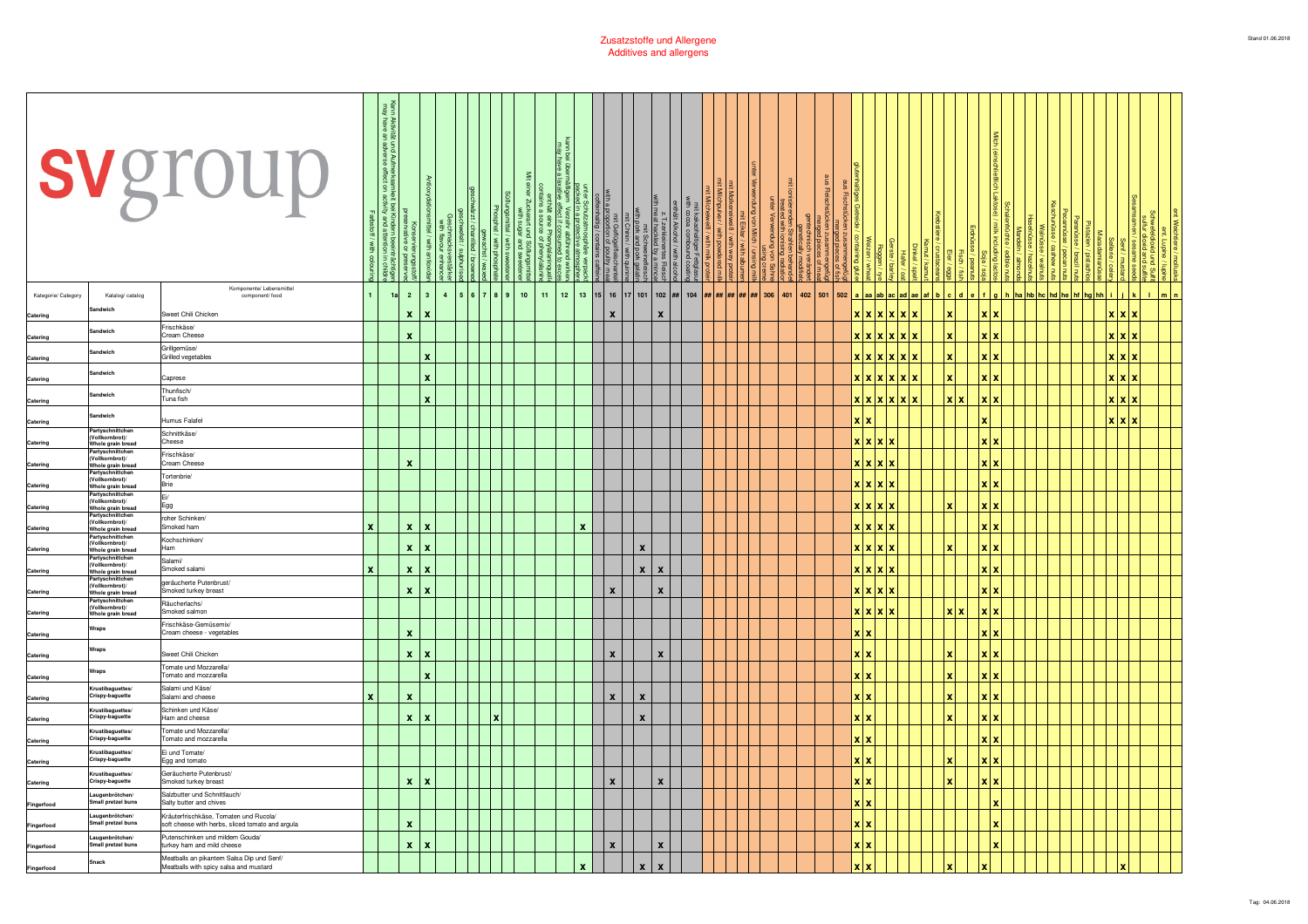|                     |                   | svgroup                                                                                                          |              | <b>BE</b><br>Aumerksam<br>erse effect on |                    |                         |   |           |              | $\leq$                    |        |    |                 | mit Geflügel<br>a proportion of ŗ<br>ieinhaltig / conta |                           | at hackled<br>mit Sch<br>pork and<br>l.g  |                                                         |  |  |             |     |            |               |  |              |              |              |            |                     |  |       |             |              |       |
|---------------------|-------------------|------------------------------------------------------------------------------------------------------------------|--------------|------------------------------------------|--------------------|-------------------------|---|-----------|--------------|---------------------------|--------|----|-----------------|---------------------------------------------------------|---------------------------|-------------------------------------------|---------------------------------------------------------|--|--|-------------|-----|------------|---------------|--|--------------|--------------|--------------|------------|---------------------|--|-------|-------------|--------------|-------|
| Kategorie/ Category | Katalog/ catalog  | Komponente/ Lebensmittel<br>component/ food                                                                      |              | 1a                                       | $\overline{2}$     | $\overline{\mathbf{3}}$ | 4 | 5 6 7 8 9 |              | 10 <sub>10</sub>          | $11 -$ | 12 | 13 15 16 17 101 |                                                         |                           |                                           | 102   ##   104   <mark>##   ##   ##   ##   306  </mark> |  |  | 401 402 501 | 502 |            | a laa lab lac |  |              |              |              |            | ha I hb I hc I hd I |  | halhh |             | $\mathbf{L}$ | Im In |
| Fingerfood          |                   | Kleine Pizza, 3 Sorten: Schinken, Salami und Spinat/<br>mini Pizza, 3 types                                      |              |                                          | $\mathbf{x}$       | $\mathbf{x}$            |   |           | ×            |                           |        |    |                 |                                                         | $\mathbf{x}$              |                                           |                                                         |  |  |             |     | xlx        |               |  |              |              |              |            |                     |  |       |             |              |       |
| Fingerfood          | Snack             | Ital. Bruschetta, 3 Sorten: Feta, Tomate und Paprika/<br>italian bruschetta, 3 types                             |              |                                          |                    | $x \mid x$              |   |           | ١x           |                           |        |    |                 |                                                         | $\boldsymbol{x}$          |                                           |                                                         |  |  |             |     | xıx        |               |  |              |              |              |            |                     |  |       |             |              |       |
| Fingerfood          | Snack             | Franz. Mini Quiche, 5 Sorten überwiegend veget./<br>french mini Quiche, 5 types mostly vegetarian                |              |                                          |                    | $x \mid x$              |   |           |              |                           |        |    |                 |                                                         | $\boldsymbol{x}$          |                                           |                                                         |  |  |             |     | xlx        |               |  |              |              |              |            |                     |  |       |             | $\mathbf{x}$ |       |
| Fingerfood          | Snack             | Kleine Hamburger und Cheeseburger mit Rindfleisch/<br>small Ham- and Cheeseburger with beef                      |              |                                          |                    |                         |   |           |              |                           |        |    |                 |                                                         |                           | X                                         |                                                         |  |  |             |     | xlx        |               |  |              |              |              |            |                     |  |       | $\mathbf x$ |              |       |
| Fingerfood          | inack             | Mini Wraps gefüllt mit Hähnchen, Limone und Koriander/<br>mini Wraps filled with chicken, lime and coriander     |              |                                          |                    |                         |   |           |              |                           |        |    |                 | $\boldsymbol{x}$                                        |                           |                                           |                                                         |  |  |             |     | xlx        |               |  |              |              | x x          |            |                     |  |       |             |              |       |
| Fingerfood          | Spieße/<br>kewers | Mozzarellaperlern und Kirschtomaten, Basilikumpesto/<br>mini Mozzarella and cherrytomato, basil pesto            |              |                                          |                    | x                       |   |           |              |                           |        |    |                 |                                                         |                           |                                           |                                                         |  |  |             |     |            |               |  |              |              | <b>XX</b>    |            |                     |  |       |             |              |       |
| Fingerfood          | Spieße/<br>kewers | Antipasti Spieße von eingelegtem, gefülltem Gemüse/<br>Antipasti skewers of pickled and filled vegetables        |              |                                          | x                  |                         |   |           |              |                           |        |    |                 |                                                         | $\boldsymbol{\mathsf{x}}$ |                                           |                                                         |  |  |             |     |            |               |  |              |              |              |            |                     |  |       |             | $\mathbf{x}$ |       |
| Fingerfood          | Spieße/<br>ewers  | Tapas von Datteln, Aprikosen im Speckmantel/<br>Tapas of dates, aprictos wraped in bacon                         |              |                                          |                    | $x \mid x$              |   |           |              |                           |        |    |                 |                                                         |                           |                                           |                                                         |  |  |             |     |            |               |  |              |              |              |            |                     |  |       |             |              |       |
| Fingerfood          | ieße/<br>kewers   | Ital. Luftgetrocknete Salami und gefüllte Oliven/<br>italian air-dried salami and filled olives                  |              |                                          | $\mathbf{x}$       | l X                     |   |           | l v          |                           |        |    |                 |                                                         |                           | $\mathbf{x}$<br>$\boldsymbol{\mathsf{x}}$ |                                                         |  |  |             |     |            |               |  |              |              |              |            |                     |  |       |             | $\mathbf{x}$ |       |
| Fingerfood          | Spieße/<br>ewers  | Satays von Hähnchenbrust und Ananas, Chili Dip/<br>Satays of chicken breast and pineapple, chilli dip            |              |                                          |                    |                         |   |           |              |                           |        |    |                 | $\boldsymbol{x}$                                        |                           |                                           |                                                         |  |  |             |     |            |               |  |              |              |              |            |                     |  |       |             |              |       |
| Fingerfood          | Spieße/<br>ewers  | Käsespieße mit Trauben an Feigensenf/<br>cheese skewers with grapes and fig mustard                              |              |                                          |                    | x                       |   |           |              |                           |        |    |                 |                                                         |                           |                                           |                                                         |  |  |             |     |            |               |  |              |              |              |            |                     |  |       | ١x          | $\mathbf x$  |       |
| Fingerfood          | Spieße/<br>ewers  | Fruchtspieße von frischer Ananas, Melone und Kiwi/<br>fruit skewers with fresh pineapple, melon and kiwi         |              |                                          |                    |                         |   |           |              |                           |        |    |                 |                                                         |                           |                                           |                                                         |  |  |             |     |            |               |  |              |              |              |            |                     |  |       |             |              |       |
| Fingerfood          | Gebäck/<br>Pastry | Croissant gefüllt mit Käse und Schinken<br>croissant filled with cheese and ham                                  |              |                                          |                    | $x \mid x$              |   |           |              |                           |        |    |                 |                                                         | $\boldsymbol{x}$          |                                           |                                                         |  |  |             |     | xlx        |               |  |              |              |              |            |                     |  |       |             |              |       |
| Fingerfood          | Gebäck/<br>Pastry | Mini Croissant gefüllt, Aprikose, Himbeere, Schoko/<br>mini croissant filled with apricots, raspberry, chocolate | $\mathbf{x}$ |                                          |                    |                         |   |           |              | $\boldsymbol{\mathsf{x}}$ |        |    |                 |                                                         |                           |                                           | $\mathbf{x}$                                            |  |  |             |     | xlx        |               |  |              |              | <b>xxx</b>   |            |                     |  |       |             |              |       |
| Fingerfood          | Gebäck/<br>astry  | Brownie's (kleine Schokoladen Kuchen)/<br>Brownie's (small chocolate cakes)                                      |              |                                          |                    |                         |   |           | $\mathbf{x}$ | $\mathbf{x}$              |        |    |                 |                                                         |                           |                                           | X                                                       |  |  |             |     | y I y      |               |  |              |              | <b>Y</b> Y Y |            |                     |  |       |             |              |       |
| Fingerfood          | Gebäck/<br>Pastry | Plundergebäck fruchtig gefüllt, 3 Sorten gemischt/<br>plunder pastry fruity filled, 3 types                      | $\mathbf{x}$ |                                          | $\pmb{\chi}$       |                         |   |           |              | $\boldsymbol{\mathsf{x}}$ |        |    |                 |                                                         |                           |                                           |                                                         |  |  |             |     | <b>x</b> x |               |  | ×            |              | <b>XXX</b>   |            |                     |  |       |             |              |       |
| Fingerfood          | Gebäck/<br>astry  | Nussecken mit Schokolade/<br>small nut pastry with chocolate                                                     |              |                                          |                    |                         |   |           |              | $\boldsymbol{x}$          |        |    |                 |                                                         |                           |                                           | X                                                       |  |  |             |     | xlx        |               |  |              |              |              | <b>xxx</b> | x                   |  |       |             |              |       |
| Fingerfood          | ebäck<br>Pastry   | Petit fours, kleine Edelkuchenauswahl 6 Sorten/<br>Petit fours, small gourmet cake picks 6 types                 |              |                                          |                    |                         |   |           |              | $\boldsymbol{x}$          |        |    |                 |                                                         |                           |                                           | X                                                       |  |  |             |     | <b>Y</b> Y |               |  | $\mathbf{x}$ |              | x x x        |            | x                   |  |       |             |              |       |
| Fingerfood          | Crostinis         | Kräuterlachs mit Pfeffercreme und Walnüssen/<br>Smoked salmon with pepper cream and walnuts                      |              |                                          | x                  |                         |   |           |              |                           |        |    |                 |                                                         |                           |                                           |                                                         |  |  |             |     | xlx        |               |  |              |              | x x          |            |                     |  |       |             |              |       |
| Fingerfood          | rostinis          | Ziegenfrischkäse mit Honig/<br>Goat cheese and honey                                                             |              |                                          | x                  |                         |   |           |              |                           |        |    |                 |                                                         |                           |                                           |                                                         |  |  |             |     | <b>XX</b>  |               |  |              |              | <b>XX</b>    |            |                     |  |       |             |              |       |
| Fingerfood          | Crostinis         | Mozzarella und Tomatenpesto/<br>Mozzarella and tomato pesto                                                      |              |                                          |                    | X                       |   |           |              |                           |        |    |                 |                                                         |                           |                                           |                                                         |  |  |             |     | <b>XX</b>  |               |  |              |              | xx           |            |                     |  |       |             |              |       |
| Fingerfood          | Crostinis         | Spinacci (luftgetrocknete Salami mit Pfefferkörnern)/<br>Spinacci (air dried italian salami with pepper)         |              |                                          | $\pmb{\mathsf{x}}$ |                         |   |           |              |                           |        |    |                 | $\boldsymbol{x}$                                        | $\boldsymbol{x}$          |                                           |                                                         |  |  |             |     | xlx        |               |  |              | x            |              |            |                     |  |       |             |              |       |
| Fingerfood          | Crostinis         | Ital. Landschinken/<br>Italian country ham                                                                       |              |                                          |                    |                         |   |           |              |                           |        |    |                 |                                                         |                           | $\mathbf{x}$                              |                                                         |  |  |             |     | xlx        |               |  |              | $\mathbf{x}$ |              |            |                     |  |       |             |              |       |
| Fingerfood          | ostinis           | Tomatenwürfel und Basilikum/<br>Tomato cubes and basil                                                           |              |                                          | $\pmb{\mathsf{x}}$ | ١x                      |   |           |              |                           |        |    |                 |                                                         |                           |                                           |                                                         |  |  |             |     | xlx        |               |  |              |              |              |            |                     |  |       |             |              |       |
| Fingerfood          | mstinis:          | Gemüse-Salsa (von Zucchini, Paprika, Oliven, Tomaten, Chili etc.)/<br>Vegetable salsa                            |              |                                          | $\pmb{\mathsf{x}}$ | <b>x</b>                |   |           |              |                           |        |    |                 |                                                         |                           |                                           |                                                         |  |  |             |     | xlx        |               |  |              |              |              |            |                     |  |       |             |              |       |
|                     |                   |                                                                                                                  |              |                                          |                    |                         |   |           |              |                           |        |    |                 |                                                         |                           |                                           |                                                         |  |  |             |     |            |               |  |              |              |              |            |                     |  |       |             |              |       |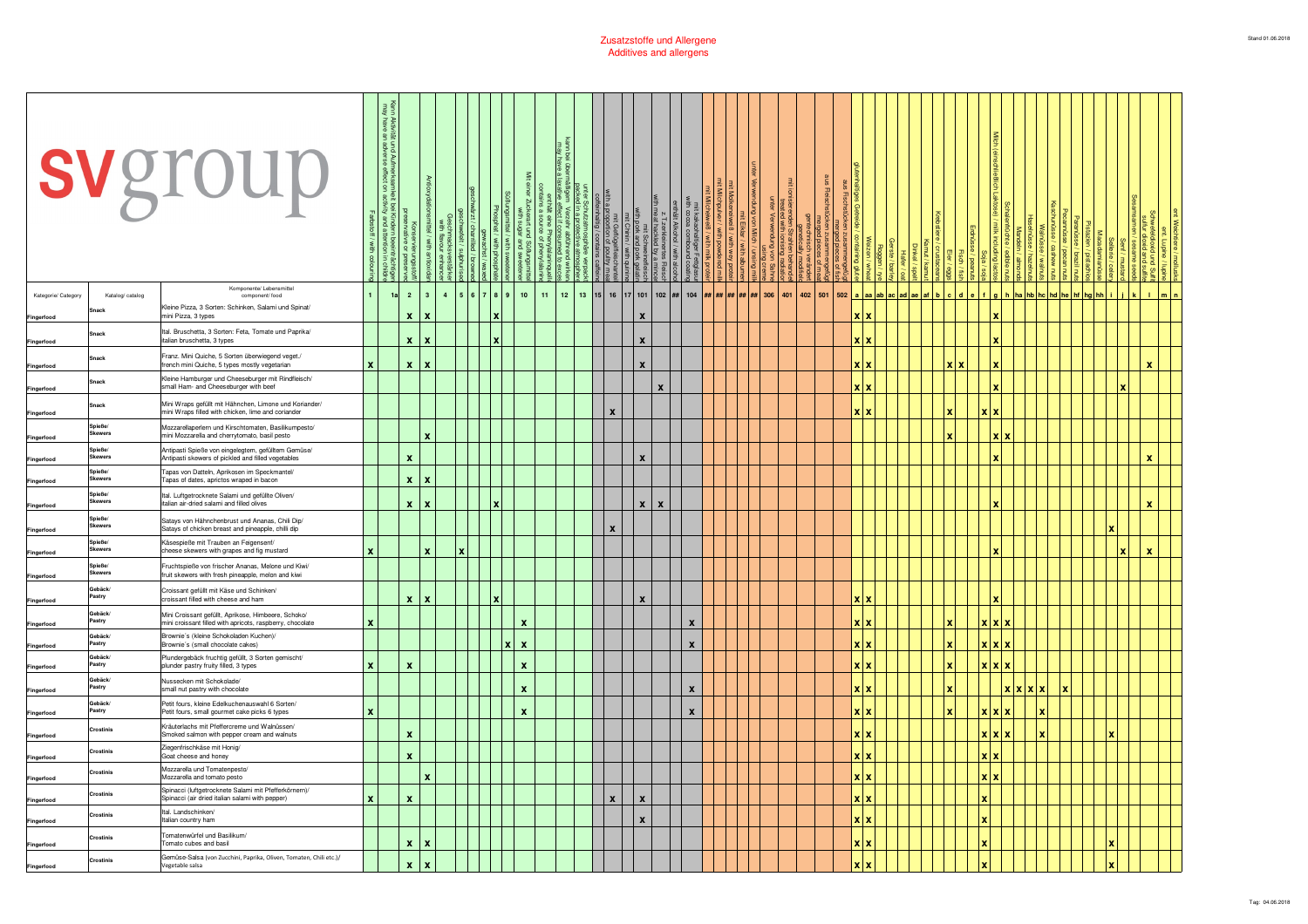|                                         |                                              | svgroup                                                                                                                              |   | und Aufmerksamk<br>adverse effect on |                    |                           |   |  |           | $\leq$           | t eine Phe<br>I source of |  | mit Geflügelflei:<br>1 a proportion of poul<br>fleinhaltig / contains | Chinin | at hackled by a mir<br>mit Schweineflei<br>1 pork and pork gel |  |                                                                              |  |  | ≣             |  |     |           |  |  |              |  |  |  |   |            |  |  |
|-----------------------------------------|----------------------------------------------|--------------------------------------------------------------------------------------------------------------------------------------|---|--------------------------------------|--------------------|---------------------------|---|--|-----------|------------------|---------------------------|--|-----------------------------------------------------------------------|--------|----------------------------------------------------------------|--|------------------------------------------------------------------------------|--|--|---------------|--|-----|-----------|--|--|--------------|--|--|--|---|------------|--|--|
| Kategorie/ Category<br>Speisen per Kilo | Katalog/ catalog                             | Komponente/ Lebensmittel<br>component/ food<br>Gouda, jung und mild, Scheiben gefächert/<br>Gouda, young and mild, sliced            |   | 1a                                   | $\overline{2}$     | l 3                       | 4 |  | 5 6 7 8 9 | 10 <sub>10</sub> | $11 -$                    |  |                                                                       |        |                                                                |  | 12   13   15   16   17   101   102   ##   104   ##   ##   ##   ##   ##   306 |  |  | $401$ 402 501 |  | 502 | $a$ $ aa$ |  |  |              |  |  |  |   |            |  |  |
| Speisen per Kilo                        | Cheese                                       | Käsewürfel, deutsche und holländische Sorten, garniert/<br>Cheese cubes, german and dutch types, garnished                           |   |                                      |                    |                           |   |  |           |                  |                           |  |                                                                       |        |                                                                |  |                                                                              |  |  |               |  |     |           |  |  | x            |  |  |  |   |            |  |  |
| Speisen per Kilo                        | Käse/<br>Chees                               | Käsewürfel, würziger Bergkäse aus Deutschland / Österreich/<br>Cheese cubes, aromatic mountain cheese from germany/ austria          |   |                                      |                    |                           |   |  |           |                  |                           |  |                                                                       |        |                                                                |  |                                                                              |  |  |               |  |     |           |  |  | ×            |  |  |  |   |            |  |  |
| Speisen per Kilo                        | Käse/<br>hees                                | Käsewürfel, originale Käsesorten, Schweiz /Italien /Spanien/<br>Cheese cubes, original cheese, Switzerland /Italy /Spain             |   |                                      |                    |                           |   |  |           |                  |                           |  |                                                                       |        |                                                                |  |                                                                              |  |  |               |  |     |           |  |  |              |  |  |  |   |            |  |  |
| Speisen per Kilo                        | äse/<br>Cheese                               | Käsesortiment "Französische Rohmilch und Weichkäse"/<br>Cheese selection "french softcheese"                                         |   |                                      |                    |                           |   |  |           |                  |                           |  |                                                                       |        |                                                                |  |                                                                              |  |  |               |  |     |           |  |  |              |  |  |  |   |            |  |  |
| Speisen per Kilo                        | Käse/<br>heese                               | Käseauswahl angerichtet und garniert, Brot, Butter, Salzgebäck/<br>Cheese selection served and garnished bread, butter, salty pastry |   |                                      |                    |                           |   |  |           |                  |                           |  |                                                                       |        |                                                                |  |                                                                              |  |  |               |  |     | xlx       |  |  |              |  |  |  |   |            |  |  |
| Speisen per Kilo                        | Wurst und Schinken<br>usage and ham          | Mailänder Salami, Scheiben gefächert/<br>Milanese Salami, sliced                                                                     | x |                                      | $\pmb{\mathsf{x}}$ |                           |   |  |           |                  |                           |  | $\mathbf{x}$                                                          |        | $\boldsymbol{x}$                                               |  |                                                                              |  |  |               |  |     |           |  |  |              |  |  |  |   |            |  |  |
| Speisen per Kilo                        | Wurst und Schinken<br>usage and ham          | Spanische Paprika - Chorizo, Scheiben gefächert/<br>Spanish paprika - Chorizo, sliced                                                | x |                                      | $\mathbf{x}$       |                           |   |  |           |                  |                           |  | $\mathbf{x}$                                                          |        | $\boldsymbol{x}$                                               |  |                                                                              |  |  |               |  |     |           |  |  |              |  |  |  |   |            |  |  |
| Speisen per Kilo                        | <b>Nurst und Schinken</b><br>Sausage and ham | utenschinken, geräuchert, Scheiben gefächert/<br>Turkey ham, smoked, sliced                                                          |   |                                      |                    |                           |   |  |           |                  |                           |  |                                                                       |        |                                                                |  |                                                                              |  |  |               |  |     |           |  |  |              |  |  |  |   |            |  |  |
| Speisen per Kilo                        | urst und Schinken<br>Sausage and ham         | Ital. Landschinken luftgetrocknet, Scheiben gefächert/<br>Italian country ham air-dried, sliced                                      |   |                                      |                    |                           |   |  |           |                  |                           |  |                                                                       |        | $\boldsymbol{x}$                                               |  |                                                                              |  |  |               |  |     |           |  |  |              |  |  |  |   |            |  |  |
| Speisen per Kilo                        | Wurst und Schinken<br>usage and ham          | Original französische Mini Salami, luftgetrocknet/<br>Original french mini salami, air-dried                                         |   |                                      | x                  |                           |   |  |           |                  |                           |  | $\mathbf{x}$                                                          |        | X                                                              |  |                                                                              |  |  |               |  |     |           |  |  |              |  |  |  |   |            |  |  |
| Speisen per Kilo                        | Vurst und Schinken/<br>usage and ham         | Original Parmaschinken, Scheiben gefächert/<br>Original parma ham, sliced                                                            |   |                                      |                    |                           |   |  |           |                  |                           |  |                                                                       |        | $\boldsymbol{x}$                                               |  |                                                                              |  |  |               |  |     |           |  |  |              |  |  |  |   |            |  |  |
| Speisen per Kilo                        | Wurst und Schinken/<br>ausage and ham        | Original Serranoschinken, Scheiben gefächert/<br>Original serrano ham, sliced                                                        |   |                                      |                    |                           |   |  |           |                  |                           |  |                                                                       |        |                                                                |  |                                                                              |  |  |               |  |     |           |  |  |              |  |  |  |   |            |  |  |
| Speisen per Kilo                        | Wurst und Schinken<br>usage and ham          | Roastbeef rosa gebraten, Scheiben gefächert/<br>Roastbeef pink roasted, sliced                                                       |   |                                      |                    |                           |   |  |           |                  |                           |  |                                                                       |        |                                                                |  |                                                                              |  |  |               |  |     |           |  |  |              |  |  |  |   |            |  |  |
| Speisen per Kilo                        | itipasti                                     | Kleine schwarze Oliven, eingelegt/<br>Small black olives, pickled                                                                    |   |                                      |                    | x                         |   |  |           |                  |                           |  |                                                                       |        |                                                                |  |                                                                              |  |  |               |  |     |           |  |  |              |  |  |  |   |            |  |  |
| Speisen per Kilo                        | ıtipasti                                     | Große grüne Oliven mit Frischkäse gefüllt, eingelegt/<br>Big green olives, filled with softcheese, pickled                           |   |                                      |                    | $\boldsymbol{\mathsf{x}}$ |   |  |           |                  |                           |  |                                                                       |        |                                                                |  |                                                                              |  |  |               |  |     |           |  |  |              |  |  |  |   |            |  |  |
| Speisen per Kilo                        | ıtipasti                                     | Tomaten getrocknet und eingelegt/<br>Dried tomato, pickled                                                                           |   |                                      |                    | $\boldsymbol{\mathsf{x}}$ |   |  |           |                  |                           |  |                                                                       |        |                                                                |  |                                                                              |  |  |               |  |     |           |  |  |              |  |  |  |   |            |  |  |
| Speisen per Kilo                        | ntipasti                                     | Peppadewshoten mit Frischkäse gefüllt, eingelegt/<br>Peppadews filled with softcheese, pickled                                       |   |                                      |                    | $\boldsymbol{\mathsf{x}}$ |   |  |           |                  |                           |  |                                                                       |        |                                                                |  |                                                                              |  |  |               |  |     |           |  |  |              |  |  |  |   |            |  |  |
| Speisen per Kilo                        | ntipast                                      | Antipasti Gemüseauswahl, gegrillt, gefüllt und eingelegt/<br>Antipasti vegetables selection, grilled, filled and pickled             |   |                                      |                    | $\boldsymbol{\mathsf{x}}$ |   |  |           |                  |                           |  |                                                                       |        |                                                                |  |                                                                              |  |  |               |  |     |           |  |  |              |  |  |  |   |            |  |  |
| Catering                                | Bread                                        | Französisches Baguette/<br>Original french baguette                                                                                  |   |                                      |                    |                           |   |  |           |                  |                           |  |                                                                       |        |                                                                |  |                                                                              |  |  |               |  |     |           |  |  | $\mathbf{v}$ |  |  |  |   |            |  |  |
| Catering                                | Brot/<br>Bread                               | Bäckerbrötchen/<br><b>Breadrolls</b>                                                                                                 |   |                                      |                    |                           |   |  |           |                  |                           |  |                                                                       |        |                                                                |  |                                                                              |  |  |               |  |     | xlx       |  |  | ×            |  |  |  |   |            |  |  |
| Catering                                | Brot<br><b>Bread</b>                         | Laugenbrezel<br>pretzel                                                                                                              |   |                                      |                    |                           |   |  |           |                  |                           |  |                                                                       |        |                                                                |  |                                                                              |  |  |               |  |     | xlx       |  |  |              |  |  |  |   |            |  |  |
| Warme Speisen                           | Suppe/<br>Soup                               | Tomatensuppe/<br>Tomato soup                                                                                                         |   |                                      |                    |                           |   |  |           |                  |                           |  |                                                                       |        |                                                                |  |                                                                              |  |  |               |  |     |           |  |  |              |  |  |  |   |            |  |  |
| Warme Speisen                           | Suppe<br>Soup                                | Spargelcremesuppe/<br>Asparagus cream soup                                                                                           |   |                                      |                    |                           |   |  |           |                  |                           |  |                                                                       |        |                                                                |  |                                                                              |  |  |               |  |     |           |  |  |              |  |  |  | × |            |  |  |
| Warme Speisen                           | <b>Supper</b><br>Soup                        | Broccolicremesuppe/<br>Broccoli cream soup                                                                                           |   |                                      |                    |                           |   |  |           |                  |                           |  |                                                                       |        |                                                                |  |                                                                              |  |  |               |  |     |           |  |  |              |  |  |  |   | <b>Y</b> Y |  |  |